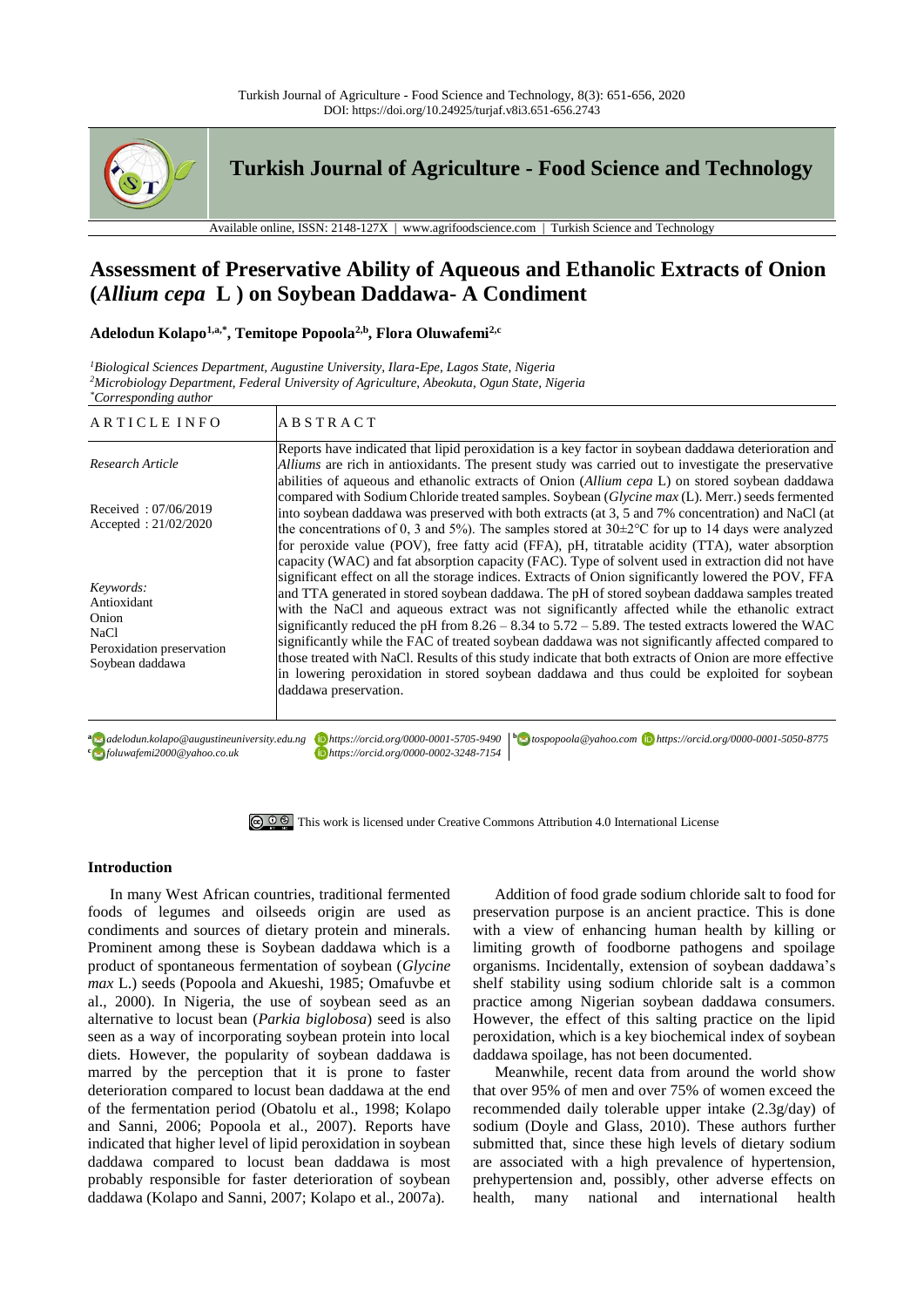organizations recommend that sodium intake be significantly decreased. For instance, the American Public Health Association and the American Medical Association called for a 50% reduction in sodium in processed and restaurant foods (Dickinson and Havas, 2007).

Consequently, preservation of soybean daddawa using a more health friendly approach which exploits the antimicrobial and antioxidant potentials of plant extract is urgently needed.

Reports have shown that some plant extracts have been recognised as antimicrobials as well as antioxidants in foods (Ahn et al., 2007; Gottardi et al., 2016), thus the recent growing interest in the substitution of synthetic food antioxidants by natural antioxidants of such plant extracts due to health consideration (Kelawala and Ananthanarayan, 2004). In this regard, dichloromethane extract of ginger (*Zingiber officiniale*) has been shown to be effective in arresting lipid peroxidation and microbial proliferation in stored soybean daddawa, thus extending its shelf life (Kolapo et al., 2007b).

Several edible *Allium* including onion (*Allium cepa* L.), garlic (*Allium sativum* L.) and leek (*Allium ampeloprasum*  L.) are among the oldest cultivated plants with wide culinary applications. It has been reported that onion may be used to reduce pathogenic microorganisms during unhygienic food productions (Degirmencioglu and Irkin, 2009). Similarly, many yeast species and several gram positive bacteria have been reported to be sensitive to extracts of onion (Benkeblia, 2004, Ghahfarokhi-Shams et al., 2006) while the antioxidant activity of Onion has also been documented (Slimestad et al., 2007; Abdel-Salam et al., 2014).

As part of efforts to finding panacea to storage problem of soybean daddawa using substances that pose no health threat, the present study therefore assessed the preservative abilities of aqueous and ethanolic extracts of Onion (*Allium cepa* L) to arrest lipid peroxidation in stored soybean daddawa. It also documents, for the first time, the effect of NaCl preservative on lipid peroxidation in soybean daddawa. In addition, the impact of the addition of both aqueous and ethanolic extracts on functional properties of stored soybean daddawa was also evaluated.

## **Materials and Methods**

# *Collection of Seeds and Soybean Daddawa Preparation*

The Soybean seeds of variety TGX 1440-2E used for the present work were obtained from the Institute of Agricultural Research and Training, Ibadan. Nigeria. Soybean daddawa was prepared according to the method of Popoola and Akueshi (1985) as described by Omafuvbe et al. (2000).

## *Onion Samples and Preparation of Extracts*

Red Onion (*A. sativum* L.) samples were purchased from a local market in Ibadan, Nigeria. The samples were sorted to remove stones and dirt, washed and air dried. Both ethanolic and aqueous extract of the samples were obtained using the method reported by Irkin and Korukluoglu (2007).

## *Application of Onion Extracts to Soybean Daddawa.*

Soybean daddawa samples (10g) containing 3, 5 and 7% (v/w) of both ethanolic and aqueous extracts of Onion were prepared separately in sterile container. Positive controls containing 3 and 5% common salt (NaCl) (w/w) and a negative control containing 0% salt and extract were equally set up. All samples of each treatment were prepared in triplicates and stored at ambient temperature  $(30\pm2\degree C)$ for two weeks and the various analyses were done at two days' interval.

## *Measurement of Antioxidant Activity*

The effectiveness of the extracts of Onion as an antioxidant in stored soybean daddawa was tested by the determination of Peroxide value (POV) and Free Fatty Acid (FFA) contents of soybean daddawa kept at ambient temperature. The POV (meqkg<sup>-1</sup>) of samples was measured by titration with 0.1M sodium thiosulphate solution using starch as indicator (AOAC, 1990) while the FFA content (expressed as % oleic acid) was estimated using an alkali titration method (AOAC, 1990). All determinations were carried out in triplicates and mean values were calculated. The experiments were repeated three times and the average of the various determinations were reported as the final values.

### *pH and Titratable Acidity Determination*

The pH and titratable acidity (expressed as lactic acid equivalent) of the preserved, stored soybean daddawa were determined as previously described by Ikenebomeh (1989).

#### *Measurement of Functional Properties*

The fat and water absorption capacity of the samples were determined using the centrifugation method previously described by Sosulki et al. (1976). All determinations were carried out in triplicates and mean values were calculated.

### *Statistical Analysis*

Data obtained were expressed as means. The statistical significance of differences was assessed using analysis of variance. A two-tailed P value of less than 0.05 was considered to be statistically significant. Values that were significantly different were separated using Duncan Multiple Range test using SPSS for windows Version 11.0 statistical package.

## **Results and discussion**

A progressive increase in peroxide value (POV) was observed in both positive (NaCl treated) and negative (no preservative) controls as the storage time increased. In this regard, values for negative control were significantly (P<0.05) higher than those of the positive control. However, the POV of soybean daddawa preserved with both aqueous and ethanolic onion extracts was significantly (P<0.05) lower than those of positive and negative controls (Table 1). This initial trend of POV increase in both positive and negative control samples is similar to previous observations made in stored soymilk by Iwe (1991) and stored soybean daddawa by Kolapo and Sanni (2007), Kolapo et al. (2007a) and Popoola et al. (2007), thus underscoring peroxidation as a key biochemical factor in soybean daddawa deterioration.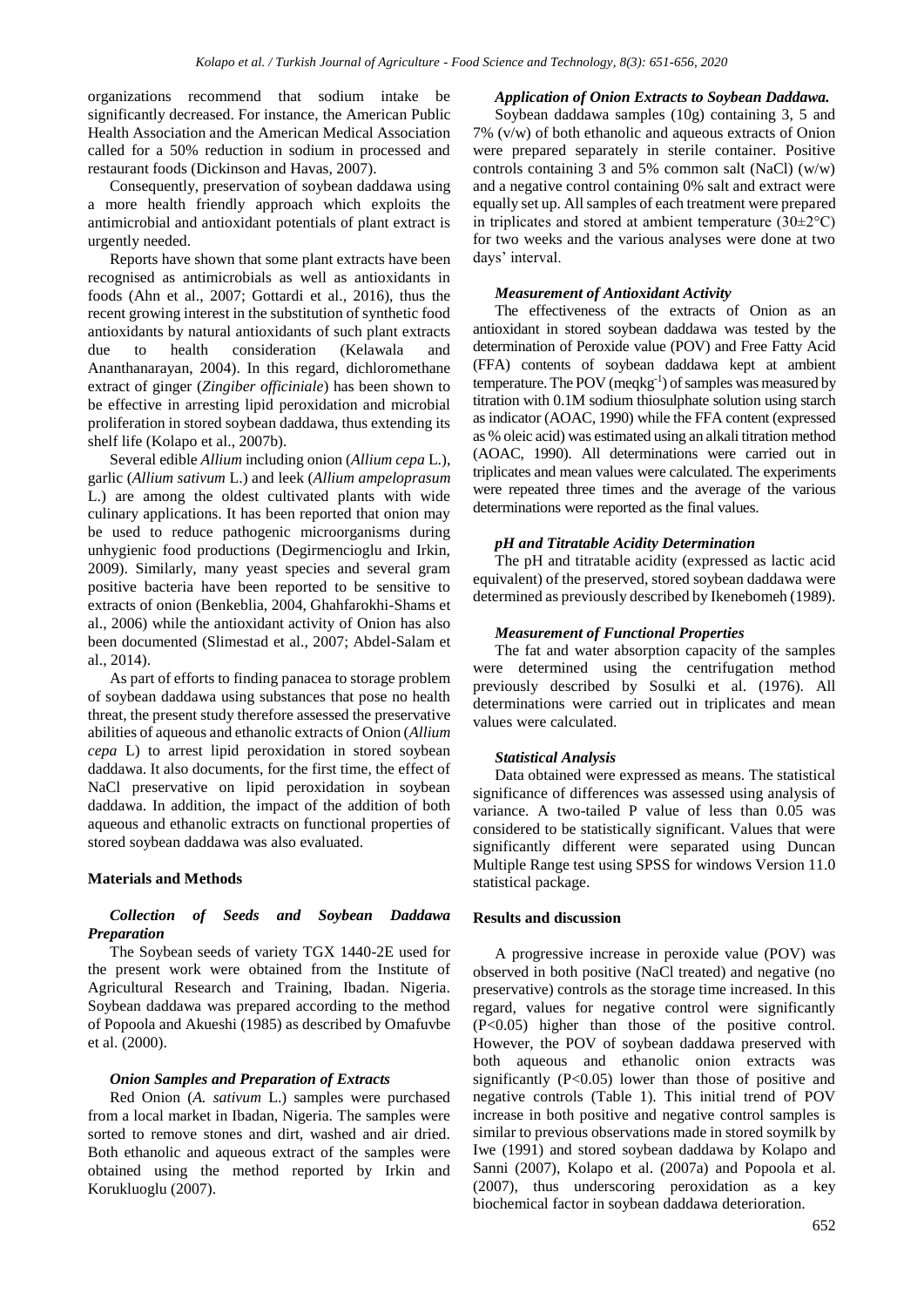Table 1. Effect of aqueous and ethanolic extracts of Onion on Peroxide value! of stored soybean daddawa

| <b>ST</b>                                | Common salt (NaCl)            |                                  |                              |                               | Onion extract (Aqueous)       |                              | Onion extract (Ethanolic)    |                                                                                     |                              |
|------------------------------------------|-------------------------------|----------------------------------|------------------------------|-------------------------------|-------------------------------|------------------------------|------------------------------|-------------------------------------------------------------------------------------|------------------------------|
|                                          | 0%                            | 3%                               | 5%                           | 3%                            | 5%                            | 7%                           | 3%                           | 5%                                                                                  | 7%                           |
| $\Omega$                                 | $3.92 \pm 0.28$ <sup>f</sup>  | $3.70 \pm 0.14$ <sup>e</sup>     | $3.90 \pm 0.99$ <sup>e</sup> | $3.20 \pm 0.53$ <sup>e</sup>  | $3.40 \pm 0.21$ <sup>e</sup>  | $3.30 \pm 0.3$ <sup>e</sup>  | $3.60 \pm 0.57$ <sup>e</sup> | $3.30 \pm 0.24$ <sup>e</sup>                                                        | $3.40 \pm 0.57$ <sup>d</sup> |
|                                          | $5.20 \pm 0.00$ <sup>e</sup>  | $5.60 \pm 0.01$ <sup>d</sup>     | $5.30\pm0.14$ <sup>d</sup>   | $7.00 \pm 0.57$ <sup>a</sup>  | $6.40 \pm 0.13$ <sup>a</sup>  | $6.45 \pm 0.55$ <sup>a</sup> | $7.30 \pm 0.77$ <sup>a</sup> | $6.00 \pm 0.82$ <sup>a</sup>                                                        | $6.80 \pm 0.55$ <sup>a</sup> |
|                                          | $5.00 \pm 0.85$ <sup>e</sup>  | $6.78 \pm 0.01$ <sup>c</sup>     | $5.40 \pm 0.70$ <sup>d</sup> | $6.40 \pm 0.50$ <sup>ab</sup> | $5.30\pm0.14^b$               | $5.36\pm0.15^{\rm b}$        | $6.30\pm0.27$ <sup>ab</sup>  | $5.98 \pm 0.01$ <sup>a</sup>                                                        | $5.44\pm0.16^b$              |
| 6                                        | $5.70 \pm 0.42$ <sup>de</sup> | $7.00 \pm 0.98$ <sup>bc</sup>    | $7.33 \pm 0.04$ <sup>c</sup> | $5.90 \pm 0.45^{\rm b}$       | $5.21 \pm 0.10^b$             | $5.20\pm0.13^b$              | $6.14 \pm 0.01^{\rm b}$      | $5.70 \pm 0.14$ <sup>a</sup>                                                        | $5.40\pm0.41b$               |
|                                          | $7.00 \pm 1.70$ <sup>d</sup>  | $8.00 \pm 0.57$ <sup>bc</sup>    | $8.20 \pm 0.83^b$            | 5.46 $\pm$ 0.23 <sup>bc</sup> | 5.19 $\pm$ 0.41 <sup>bc</sup> | $4.90 \pm 0.03$ <sup>c</sup> | 5.86 $\pm$ 0.06 <sup>c</sup> | 5.60 $\pm$ 0.84 <sup>ab</sup>                                                       | $5.50 \pm 0.00^{\rm b}$      |
| 10                                       | $10.30 \pm 0.27$ °            | $8.20 \pm 0.13^b$                | $8.30\pm0.56^{\rm b}$        | $5.40 \pm 0.22$ <sup>bc</sup> | 5.11 $\pm$ 0.03 <sup>b</sup>  | $4.79 \pm 0.22$ <sup>c</sup> | 5.42 $\pm$ 0.32 $\rm{c}$     | 5.61 $\pm$ 0.03 <sup>ab</sup>                                                       | $4.80 \pm 0.22$ <sup>c</sup> |
| 12.                                      | $13.23 \pm 0.09^{\rm b}$      | $8.30 \pm 0.23^b$                | $8.34 \pm 0.04^b$            | $4.74 \pm 0.32$ <sup>d</sup>  | $4.70 \pm 0.02$ <sup>c</sup>  | $4.57 \pm 0.09$ <sup>c</sup> | $4.84 \pm 0.02$ <sup>d</sup> | $4.90 \pm 0.02$ <sup>c</sup>                                                        | $4.70 \pm 0.02$ <sup>c</sup> |
| 14 <sup>1</sup>                          | $17.00 \pm 0.85$ <sup>a</sup> | $12.20 \pm 0.28$ <sup>a</sup>    | $11.53 \pm 0.01^a$           | $4.50 \pm 0.43$ <sup>d</sup>  | $4.41 \pm 0.14$ <sup>d</sup>  | $4.13 \pm 0.06$ <sup>d</sup> | $4.70 \pm 0.23$ <sup>d</sup> | $4.60 \pm 0.14$ <sup>d</sup>                                                        | $4.71 \pm 0.06$ <sup>c</sup> |
| $\alpha$ $\beta$ $\beta$ $\beta$ $\beta$ | $\mathbf{r}$                  | $\sqrt{2}$ $\sqrt{2}$ $\sqrt{2}$ | $\sim$ $\sim$ $\sim$         | $\cdot$ $\cdot$<br>21         |                               | $1.1 - 11.00$                |                              | $\frac{1}{2}$ $\frac{1}{2}$ $\frac{1}{2}$ $\frac{1}{2}$ $\frac{1}{2}$ $\frac{1}{2}$ | $\sqrt{D}$ $\wedge$ $\wedge$ |

ST: Storage Time (Day); Values are means  $\pm$  SD (n=3). Values in the same column with different superscripts are significantly different (P<0.05). !Peroxide value in meqkg-1

| Table 2. Effect of aqueous and ethanolic extracts of Onion on Free Fatty Acid+ of stored sovbean daddawa |
|----------------------------------------------------------------------------------------------------------|
|----------------------------------------------------------------------------------------------------------|

| <b>ST</b> | Common salt (NaCl)              |    |                                                                                                                                                                                                                                                                                           |    | Onion extract (Aqueous) |    | Onion extract (Ethanolic) |    |    |
|-----------|---------------------------------|----|-------------------------------------------------------------------------------------------------------------------------------------------------------------------------------------------------------------------------------------------------------------------------------------------|----|-------------------------|----|---------------------------|----|----|
|           | 0%                              | 3% | 5%                                                                                                                                                                                                                                                                                        | 3% | 5%                      | 7% | 3%                        | 5% | 7% |
|           |                                 |    | $0.019\pm0.004$ ° $0.018\pm0.003$ <sup>de</sup> $0.019\pm0.001$ <sup>ef</sup> $0.020\pm0.000$ <sup>a</sup> $0.020\pm0.002$ <sup>a</sup> $0.020\pm0.007$ <sup>a</sup> $0.020\pm0.000$ <sup>a</sup> $0.020\pm0.005$ <sup>a</sup> $0.020\pm0.005$ <sup>a</sup>                               |    |                         |    |                           |    |    |
|           | 2.10.024 $\pm$ 0.004 $\text{e}$ |    | $0.022\pm0.001^{\text{d}}$ $0.021\pm0.009^{\text{def}}$ $0.017\pm0.000^{\text{ab}}$ $0.015\pm0.001^{\text{ab}}$ $0.016\pm0.001^{\text{ab}}$ $0.017\pm0.000^{\text{ab}}$ $0.017\pm0.000^{\text{ab}}$ $0.015\pm0.001^{\text{ab}}$ $0.016\pm0.001^{\text{ab}}$                               |    |                         |    |                           |    |    |
|           |                                 |    | $4\frac{10.036\pm0.005^{\text{d}}}{0.029\pm0.04^{\text{c}}}$ $0.029\pm0.003^{\text{de}}$ $0.015\pm0.000^{\text{ab}}$ $0.010\pm0.000^{\text{b}}$ $0.010\pm0.000^{\text{b}}$ $0.015\pm0.000^{\text{ab}}$ $0.015\pm0.000^{\text{ab}}$ $0.013\pm0.000^{\text{b}}$ $0.014\pm0.000^{\text{ab}}$ |    |                         |    |                           |    |    |
|           |                                 |    | $6\frac{10.39\pm0.002}{10.032\pm0.004}$ $0.032\pm0.004$ $0.031\pm0.004$ $0.010\pm0.000$ $0.010\pm0.001$ $0.010\pm0.000$ $0.010\pm0.000$ $0.010\pm0.001$ $0.010\pm0.001$ $0.011\pm0.000$                                                                                                   |    |                         |    |                           |    |    |
|           |                                 |    | $8.10.045\pm0.001^{\circ}$ $0.038\pm0.004^{\circ}$ $0.038\pm0.006^{\circ d}$ $0.010\pm0.001^{\circ}$ $0.010\pm0.002^{\circ}$ $0.010\pm0.002^{\circ}$ $0.010\pm0.001^{\circ}$ $0.010\pm0.002^{\circ}$ $0.010\pm0.002^{\circ}$ $0.010\pm0.002^{\circ}$                                      |    |                         |    |                           |    |    |
|           |                                 |    | $10\,0.058\pm0.006^{ab}\,$ $0.041\pm0.003^{ab}\,$ $0.039\pm0.004^{bc}\,$ $0.010\pm0.000^{b}\,$ $0.010\pm0.001^{b}\,$ $0.010\pm0.000^{b}\,$ $0.010\pm0.000^{b}\,$ $0.010\pm0.000^{b}\,$ $0.009\pm0.001^{b}\,$ $0.010\pm0.000^{c}\,$                                                        |    |                         |    |                           |    |    |
|           |                                 |    | $12 0.061\pm0.003^{ab} 0.043\pm0.000^{a} 0.042\pm0.001^{b} 0.009\pm0.000^{b} 0.010\pm0.000^{b} 0.010\pm0.001^{b} 0.009\pm0.000^{b} 0.009\pm0.000^{b} 0.009\pm0.000^{b} 0.009\pm0.001^{c} 0.000\pm0.000^{c} 0.000\pm0.000^{c} 0.000\pm0.000^{c} 0.000\pm0.000^{c} 0.000\pm$                |    |                         |    |                           |    |    |
|           |                                 |    | $14\,0.068\pm0.001^a$ $0.045\pm0.004^a$ $0.043\pm0.001^a$ $0.009\pm0.000^b$ $0.010\pm0.000^b$ $0.010\pm0.000^b$ $0.009\pm0.000^b$ $0.010\pm0.000^b$ $0.010\pm0.000^b$ $0.000\pm0.000^b$                                                                                                   |    |                         |    |                           |    |    |
|           |                                 |    | $STc$ Storage Time (Day): Values are means $+ ST(n=3)$ . Values in the same column with different superscripts are significantly different (P<0.05)                                                                                                                                       |    |                         |    |                           |    |    |

T: Storage Time (Day); Values are means  $\pm$  SD (n=3). Values in the same column with different superscripts are significantly different (P<0.05). †Free Fatty Acid as % oleic acid

Table 3: Effect of aqueous and ethanolic extracts of Onion on pH of stored soybean daddawa

| <b>ST</b>                         | Commonsalt(NaCl)             |                              |                               |                                  | Onionextract(Aqueous)        |                              | Onionextract(Ethanolic)      |                              |                              |
|-----------------------------------|------------------------------|------------------------------|-------------------------------|----------------------------------|------------------------------|------------------------------|------------------------------|------------------------------|------------------------------|
|                                   | 0%                           | 3%                           | 5%                            | 3%                               | 5%                           | 7%                           | 3%                           | 5%                           | 7%                           |
| $\Omega$                          | $8.26 \pm 0.01$ <sup>d</sup> | $8.04 \pm 0.00$ <sup>g</sup> | $8.13 \pm 0.01$ <sup>e</sup>  | $8.36 \pm 0.00$ <sup>e</sup>     | $8.29 \pm 0.01$ <sup>a</sup> | $7.93 \pm 0.01$ <sup>f</sup> | $8.30 \pm 0.01$ <sup>a</sup> | $8.34 \pm 0.03$ <sup>a</sup> | $8.26 \pm 0.01$ <sup>a</sup> |
|                                   | $8.45 \pm 0.01$ <sup>c</sup> | $8.39 \pm 0.01$ <sup>f</sup> | $8.21 \pm 0.01$ <sup>d</sup>  | $8.54 \pm 0.02$ <sup>cd</sup>    | $8.50 \pm 0.01$ <sup>a</sup> | $7.90 \pm 0.01$ <sup>f</sup> | $7.31 \pm 0.77$ <sup>b</sup> | $8.26 \pm 0.06^a$            | $7.73 \pm 0.01$ <sup>c</sup> |
|                                   | $8.45 \pm 0.01$ <sup>c</sup> | $8.46 \pm 0.01$ <sup>e</sup> | $8.36 \pm 0.02$ <sup>c</sup>  | $8.49 \pm 0.02$ <sup>d</sup>     | $8.55 \pm 0.01^a$            | $8.16 \pm 0.02$ <sup>e</sup> | 5.84 $\pm$ 0.06 <sup>c</sup> | $7.98 \pm 0.01^{\rm b}$      | $7.98 \pm 0.06^b$            |
| 6                                 | $8.50 \pm 0.00$ <sup>c</sup> | $8.51 \pm 0.01$ <sup>d</sup> | $8.33 \pm 0.04$ <sup>c</sup>  | $8.55 \pm 0.06$ <sup>cd</sup>    | $8.59 \pm 0.05^{\text{a}}$   | $8.38 \pm 0.01$ <sup>d</sup> | $5.84 \pm 0.01$ °            | $6.69 \pm 0.13$ <sup>c</sup> | $7.59 \pm 0.03$ <sup>d</sup> |
|                                   | $8.59 \pm 0.04^b$            | $8.52 \pm 0.02$ <sup>d</sup> | $8.44 \pm 0.01^{\rm b}$       | $8.57 \pm 0.03$ <sup>c</sup>     | $8.76 \pm 0.02^{\text{a}}$   | $8.46 \pm 0.01$ <sup>c</sup> | $5.86 \pm 000$ <sup>c</sup>  | 5.81 $\pm$ 0.02 <sup>d</sup> | $7.43 \pm 0.00^e$            |
| 10                                | $8.65 \pm 0.01^{\rm b}$      | $8.59 \pm 0.02$ <sup>c</sup> | $8.48 \pm 0.03$ <sup>ab</sup> | $8.61 \pm 0.01$ <sub>bc</sub>    | $8.77 \pm 0.01$ <sup>a</sup> | $8.54 \pm 0.02^b$            | $5.88 \pm 0.01$ <sup>c</sup> | 5.76 $\pm$ 0.04 <sup>d</sup> | $7.44 \pm 0.01$ <sup>e</sup> |
| 12                                | $8.64 \pm 0.09^b$            | $8.67 \pm 0.01^{\rm b}$      | $8.50 \pm 0.04$ <sup>a</sup>  | $8.66 \pm 0.04$ <sup>ab</sup>    | $8.79 \pm 0.00^{\circ}$      | $8.64 \pm 0.01$ <sup>a</sup> | $5.70 \pm 0.02$ <sup>c</sup> | $5.70 \pm 0.00$ <sup>d</sup> | $7.32 \pm 0.02$ <sup>f</sup> |
| 14 <sup>1</sup>                   | $8.76 \pm 0.01$ <sup>a</sup> | $8.72 \pm 0.02^{\text{a}}$   | $8.53 \pm 0.01$ <sup>a</sup>  | $8.70 \pm 0.03$ <sup>a</sup>     | $8.83 \pm 0.01$ <sup>a</sup> | $8.68 \pm 0.05^{\rm b}$      | $5.85 \pm 0.02$ <sup>c</sup> | $5.72 \pm 0.01$ <sup>d</sup> | $5.89 \pm 0.01$ <sup>g</sup> |
| $\alpha$ $\beta$ $\alpha$ $\beta$ | $\mathbf{r}$                 | $\sqrt{2}$ $\sqrt{1}$        | $\sim$ $\sim$ $\sim$          | $21$ $77$ $1$<br>$\cdot$ $\cdot$ |                              | 1.1.00                       |                              | 1.1                          | (0, 0, 0, 0, 0, 0)           |

ST: Storage Time (Day); Values are means  $\pm$  SD (n=3). Values in the same column with different superscripts are significantly different (P<0.05).

Zia-ur-Rehman et al. (2003) opined that increase in peroxide value is a good predictor of fat deterioration. Consequently, reduced POV observed in stored soybean daddawa samples treated with onion extracts in the present study is possibly indicating arrest of peroxidation by the extracts used in the preservation. It may be therefore inferred that treatment of stored soybean daddawa sample with extracts of onion was responsible for the lowered POV of treated samples at the end of 14 days of storage. This is plausible on the understanding that the antioxidant activity of Onion has been documented (Slimestad et al., 2007; Abdel-Salam et al., 2014).

Free Fatty Acid (FFA) content of untreated sample and positive control increased progressively with time of storage while a corresponding decrease was recorded for samples treated with onion extracts. The FFA values of samples treated with natural preservatives were significantly  $(P<0.05)$  lower compared to the values obtained for both positive and negative controls. Solvent used in extraction did not have any significant effect  $(P>0.05)$  on the antioxidant activity of the extracts (Table 2). Lipid oxidation is an important factor influencing quality and acceptability of food products (Hunt et al., 1999). The formation of organic acids and free fatty acid is an initial step in fat oxidation/deterioration, development of rancidity and off-flavour in fatty foods (Sattar and Demen, 1973). In this connection, the increase in the amount of products of fat deterioration with storage in the control samples observed in the present study is in agreement with previous reports on stored soybean daddawa (Popoola et al., 2007; Kolapo and Sanni, 2007) and stored canned tuna in brine (fish product) (Siriamorupim et al., 2008).

In the present study, the formation of fat deterioration products viz FFA and Peroxides were effectively controlled by the addition of aqueous and ethanolic extracts of onion. Details of the compounds of these extracts were not evaluated at this stage. However, previous reports have attributed antioxidant activity of onion extract to its phenolic and flavonoids contents (Slimestad et al., 2007; Abdel-Salam et al. 2014). These compounds would be most probably responsible for the observed reduction of lipid oxidation in soybean daddawa samples treated with onion extracts.

Studies have shown that increased salt concentration accelerated the rate of POV and FFA production in fish product stored at 4°C (Aubgbours and Ughano, 2002; Yanar et al., 2006; Eboh et al., 2006). In the present study,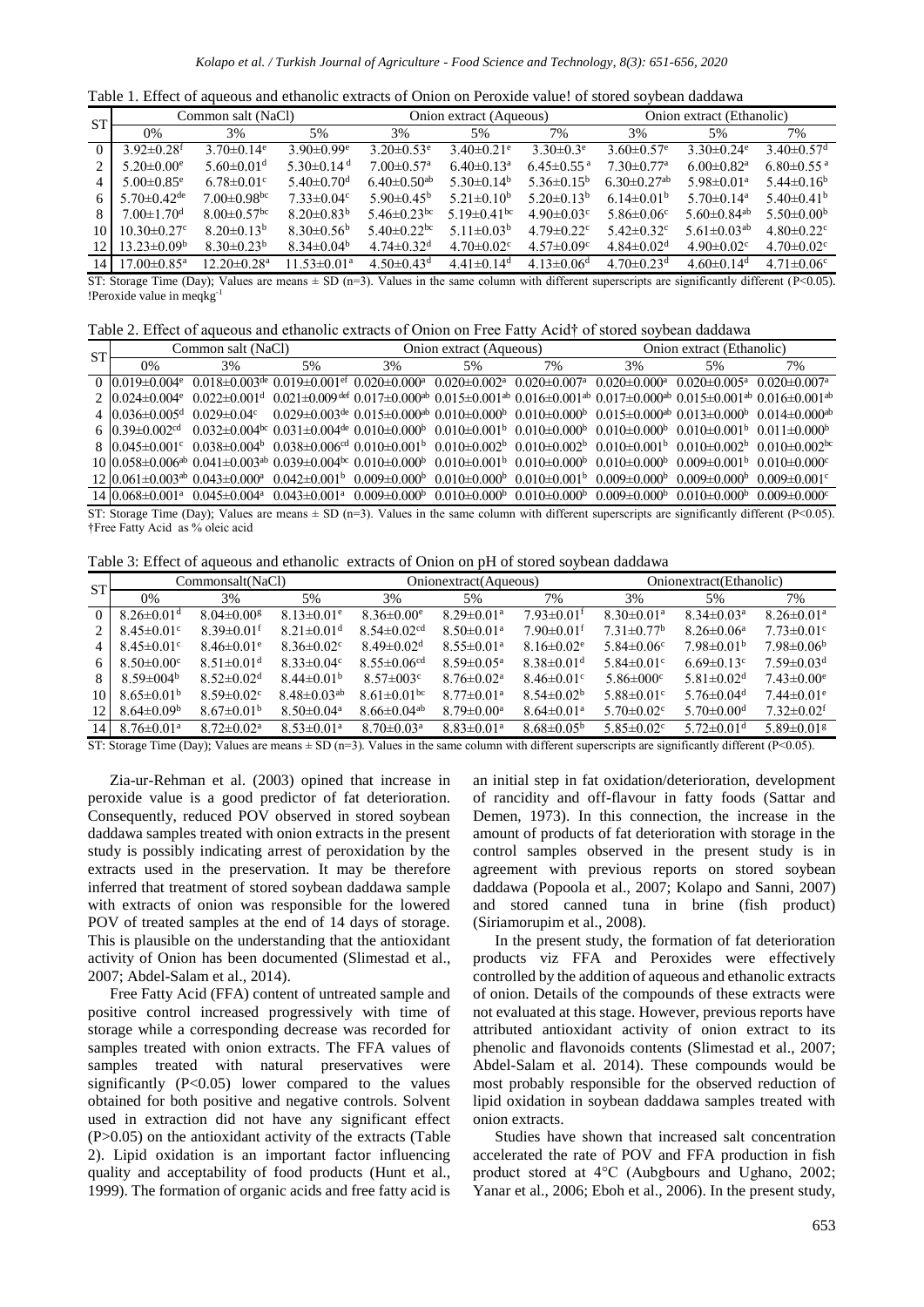though the amounts of peroxidation products increased with storage time, there was no significant difference between the quantities of peroxidation products generated in soybean daddawa preserved with 3 and 5 % salt. It is obvious that peroxidative activity was significantly higher in NaCl treated samples compared with those treated with onion. The implication of this is that the traditional use of NaCl in prolonging the shelf life of daddawa does not guarantee oxidative stability of the innate lipid. However, the use of natural antioxidant such as the one investigated in the present study is potent enough to stem the lipid peroxidation tide in stored soybean daddawa.

In all the stored soybean daddawa samples, pH increased steadily with days of storage except in the samples that were treated with ethanolic extract whose pH decreased with storage days (Table 3). There was no significant difference (P>0.05) between the pH of stored samples treated with aqueous extracts of onion and those of positive and negative controls. The pH increase in stored soybean daddawa samples observed in the present study is similar to the observed trend in the fermentation of soybean and locust bean daddawa (Ikenebomeh et al., 1986; Oyeyiola, 1988; Sarka et al., 1993; Omafuvbe et al., 2000). In those studies, increasing pH during fermentation was attributed to proteolytic activities and release of ammonia by microorganisms involved in fermentation. Therefore, similar pH increase in stored soybean daddawa with storage time also possibly indicates continuous, post processing activity of the fermenting microorganisms (Popoola et al., 2007; Kolapo et al., 2007a). The observed pH decrease in stored soybean daddawa treated with ethanol extracts of onion in the present study might be possibly indicating that continuous production of ammonia was inhibited in such samples, or that compounds that scavenge alkaline products were extracted with the use of ethanol.

The acidity of stored soybean daddawa (which was measured as titratable acidity (TTA)) increased progressively with days of storage in the positive and negative controls as well as in all the treated samples (Table 4). However, sodium chloride salt, a traditional daddawa preservative, as well as aqueous and ethanolic extracts of onion decreased the rate of TTA increase in stored soybean daddawa. In this connection, the extracts were more effective in the observed acidity reduction. The trend of an increased TTA with storage time obtained in the present study compares favourably with those obtained in stored Nigerian packed fruit juices and local beverages (Dosumu et al., 2009) and soybean daddawa (Popoola et al., 2007; Kolapo et al., 2007a). These workers on soybean daddawa had opined that increased TTA in stored soybean daddawa reflects the post processing carbohydrate metabolism of storage microorganisms. Results from the present study may be further strengthening this position, as higher concentration of sodium chloride salt (an established antimicrobial) resulted to lower values of recorded TTA in samples so treated. Abdel-Salam et al. (2014) reported the antimicrobial potential of aqueous and ethanolic extracts of onion in sausage. This observed antimicrobial potential of onion might be consequent on the occurrence of significant quantities of glutamic, oxalic, pyruvic, malic, tartaric, citric and fumaric acids in *A. cepa* (Galdon et al., 2008). These innate compounds of onion may have contributed to subsequent slowing down of the carbohydrate metabolisms of the storage microorganisms thus resulting in relatively lower TTA increase in soybean daddawa treated with onion extracts.

Water absorption capacity (WAC) of stored soybean daddawa gradually decreased with storage days. In this regard, there was no significant difference (P>0.05) between daddawa sample that was treated with sodium chloride salt and onion extracts preservative. In addition, solvent used in extraction, as well as the preservative concentration had no significant (P>0.05) effect on the ability of various extracts to modify WAC of the treated samples (Table 5). WAC is an indication of a product to associate with water in conditions where water is limiting (Giami, 1993). Fermentation does not affect WAC in legumes (Giami and Bekahem, 1992) while an observed decreased WAC in stored soybean daddawa may be implying that even in wet form, less water is available for microbial activities (Popoola et al., 2007). The implication of the present result is that use of onion extract will not negatively impact on the functional properties of soybean daddawa preserved with it.

Fat absorption capacity (FAC) of the stored samples decreased with storage time. There was no significant (P>0.05) difference between FAC values of positive and negative control and those samples treated with onion extracts. Both extracting solvent and preservative concentration did not have significant modifying effect on FAC values of preserved soybean daddawa (Table 6). Kinsella (1976) stated that FAC could be attributed to the physical entrapment of oils and it is related to a number of non-polar side chains on the proteins that bind hydrocarbon chains of fatty acids. Fat acts as flavour retainer and increase mouth feel of foods. Result from the present study is indicating that substituting onion extracts for sodium chloride salt to preserve soybean daddawa will not affect its FAC.

Table 4. Effect of aqueous and ethanolic extract of Onion on titratable acidity of stored soybean daddawa

| <b>ST</b>      | Common salt (NaCl)                                               |                                |                                                                                                                                                                                                                                                                                                                     |                                                                                                                                                                     | Onion extract (Aqueous) |                                                                                                                                                                    | Onion extract (Ethanolic) |    |    |
|----------------|------------------------------------------------------------------|--------------------------------|---------------------------------------------------------------------------------------------------------------------------------------------------------------------------------------------------------------------------------------------------------------------------------------------------------------------|---------------------------------------------------------------------------------------------------------------------------------------------------------------------|-------------------------|--------------------------------------------------------------------------------------------------------------------------------------------------------------------|---------------------------|----|----|
|                | 0%                                                               | 3%                             | 5%                                                                                                                                                                                                                                                                                                                  | 3%                                                                                                                                                                  | 5%                      | 7%                                                                                                                                                                 | 3%                        | 5% | 7% |
| $\Omega$       | $0.017 \pm 0.002$ <sup>e</sup>                                   | $0.030\pm0.005c$               | $0.024 \pm 0.001$ <sup>e</sup>                                                                                                                                                                                                                                                                                      |                                                                                                                                                                     |                         | $0.017\pm0.008^{\rm b}$ $0.027\pm0.007^{\rm a}$ $0.019\pm0.001^{\rm c}$ $0.026\pm0.008^{\rm b}$ $0.024\pm0.005^{\rm a}$ $0.028\pm0.009^{\rm b}$                    |                           |    |    |
| $\mathfrak{D}$ | $0.025 \pm 0.014$ de $0.038 \pm 0.001$ bc $0.025 \pm 0.009$ de   |                                |                                                                                                                                                                                                                                                                                                                     |                                                                                                                                                                     |                         | $0.019\pm0.009^{\rm b}$ $0.027\pm0.001^{\rm a}$ $0.030\pm0.004^{\rm bc}$ $0.029\pm0.003^{\rm b}$ $0.030\pm0.001^{\rm a}$ $0.040\pm0.008^{\rm bc}$                  |                           |    |    |
| 4              |                                                                  |                                | $0.029 \pm 0.005^{de}$ $0.051 \pm 0.021^b$ $0.026 \pm 0.009^{de}$ $0.031 \pm 0.001^{ab}$ $0.035 \pm 0.008^a$ $0.034 \pm 0.004^{bc}$ $0.031 \pm 0.000^b$ $0.032 \pm 0.000^a$ $0.043 \pm 0.004^{bc}$                                                                                                                  |                                                                                                                                                                     |                         |                                                                                                                                                                    |                           |    |    |
|                |                                                                  |                                | 6 $(0.042 \pm 0.012 \text{cde} 0.052 \pm 0.004 \text{b} 0.035 \pm 0.004 \text{cde} 0.004 \text{cde} 0.004 \text{cde} 0.004 \text{cde} 0.004 \text{cde} 0.004 \text{cde} 0.004 \text{cde} 0.004 \text{cde} 0.004 \text{cde} 0.004 \text{cde} 0.004 \text{cde} 0.004 \text{cde} 0.004 \text{cde} 0.004 \text{cde} 0.$ | $0.037\pm0.001^{\text{a}}$ $0.035\pm0.002^{\text{a}}$ $0.043\pm0.009^{\text{bc}}$ $0.032\pm0.006^{\text{b}}$ $0.034\pm0.013^{\text{a}}$ $0.043\pm0.009^{\text{bc}}$ |                         |                                                                                                                                                                    |                           |    |    |
| 8              | $0.045 \pm 0.012$ <sup>cd</sup> $0.052 \pm 0.004$ <sup>b</sup>   |                                | $0.038 \pm 0.006$ <sup>cd</sup>                                                                                                                                                                                                                                                                                     |                                                                                                                                                                     |                         | $0.039\pm0.013^a$ $0.036\pm0.011^a$ $0.041\pm0.013^{ab}$ $0.034\pm0.013^b$ $0.038\pm0.004^a$ $0.047\pm0.004^a$                                                     |                           |    |    |
|                | $10.057 \pm 0.004$ <sup>bc</sup> $0.058 \pm 0.003$ <sup>ab</sup> |                                | $0.041 \pm 0.004$ c                                                                                                                                                                                                                                                                                                 |                                                                                                                                                                     |                         | $0.038\pm0.001^{\text{a}}$ $0.040\pm0.001^{\text{a}}$ $0.041\pm0.002^{\text{ab}}$ $0.037\pm0.009^{\text{b}}$ $0.040\pm0.004^{\text{a}}$ $0.046\pm0.001^{\text{a}}$ |                           |    |    |
|                | $12 \mid 0.076 \pm 0.018$ <sup>ab</sup>                          | $0.073 \pm 0.000$ <sup>a</sup> | $0.055 \pm 0.001$ <sup>b</sup>                                                                                                                                                                                                                                                                                      |                                                                                                                                                                     |                         | $0.040\pm0.000^{\text{a}}$ $0.042\pm0.018^{\text{a}}$ $0.046\pm0.011^{\text{ab}}$ $0.042\pm0.006^{\text{b}}$ $0.045\pm0.001^{\text{a}}$ $0.048\pm0.006^{\text{a}}$ |                           |    |    |
|                | 14   $0.092 \pm 0.004$ <sup>a</sup>                              | $0.078 \pm 0.004$ <sup>a</sup> | $0.069 \pm 0.001$ <sup>a</sup>                                                                                                                                                                                                                                                                                      |                                                                                                                                                                     |                         | $0.045\pm0.007^{\text{a}}$ $0.043\pm0.022^{\text{a}}$ $0.056\pm0.007^{\text{a}}$ $0.067\pm0.012^{\text{a}}$ $0.050\pm0.021^{\text{a}}$ $0.050\pm0.007^{\text{a}}$  |                           |    |    |

ST: Storage Time (Day); Values are means  $\pm$  SD (n=3). Values in the same column with different superscripts are significantly different (P<0.05).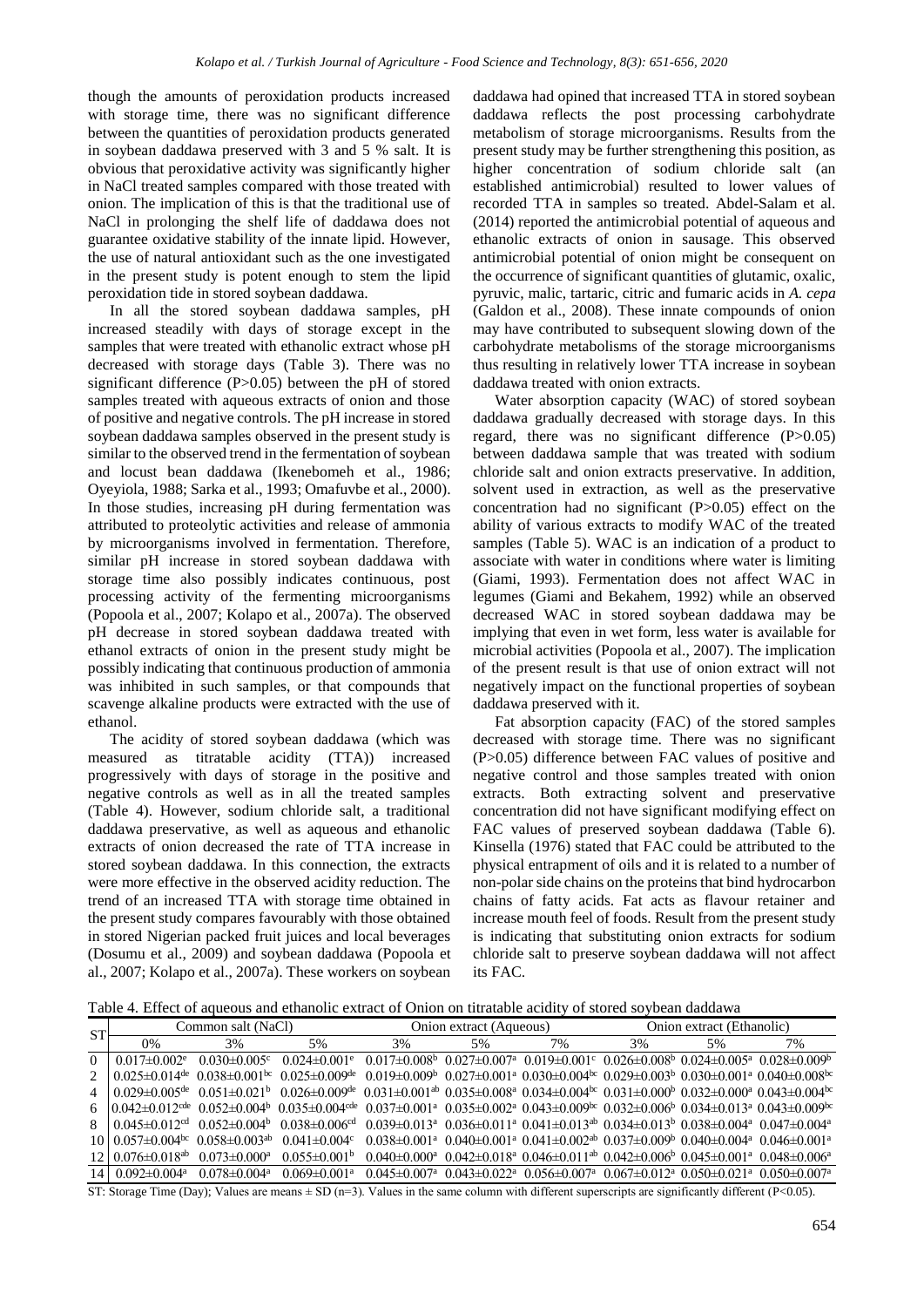| Table 5. Effect of aqueous and ethanolic extracts of Onion on water absorption capacity of stored sovbean daddawa |  |  |  |  |  |  |  |  |
|-------------------------------------------------------------------------------------------------------------------|--|--|--|--|--|--|--|--|
|-------------------------------------------------------------------------------------------------------------------|--|--|--|--|--|--|--|--|

| <b>ST</b> | Commonsalt (NaCl)         |                     |                          |                          | Onionextract (Aqueous) |                           | Onionextract (Ethanolic) |                     |                           |
|-----------|---------------------------|---------------------|--------------------------|--------------------------|------------------------|---------------------------|--------------------------|---------------------|---------------------------|
|           | 0%                        | 3%                  | 5%                       | 3%                       | 5%                     | 7%                        | 3%                       | 5%                  | 7%                        |
| $\Omega$  | $240 \pm 6^{\circ}$       | $220 \pm 0^{\rm a}$ | $225 \pm 4^{\circ}$      | $227 \pm 4^a$            | $230 \pm 2^a$          | $229 \pm 1^a$             | $227 \pm 4^a$            | $225 \pm 0^{\circ}$ | $230\pm4^{\circ}$         |
| 2         | $210\pm8^{b}$             | $216\pm3^{\rm a}$   | $212 \pm 5^{\rm a}$      | $210\pm2^{b}$            | $214\pm5^{6}$          | $209\pm3^{b}$             | $210\pm2^{b}$            | $212\pm3^{b}$       | $212\pm5^{\rm b}$         |
| 4         | $190 \pm 3^{\circ}$       | $200\pm4^{\rm b}$   | $197 \pm 3^{b}$          | $200 \pm 2$ °            | $190 \pm 4$ °          | $190 \pm 2$ <sup>c</sup>  | $200 \pm 2$ °            | $198\pm4$ c         | $190 \pm 2$ <sup>c</sup>  |
| 6         | $185 \pm 2$ °             | $185 \pm 7^{bc}$    | $180 \pm 0$ <sup>c</sup> | $180 \pm 2^d$            | $175 \pm 14$           | $171 \pm 3^d$             | $180 \pm 2^d$            | $180 \pm 6^d$       | $180 \pm 3^d$             |
| 8         | $180 \pm 6$ <sup>cd</sup> | $180 \pm 0^{bc}$    | 170 $\pm$ 4 <sup>d</sup> | $175 \pm 14$             | $165 \pm 3^d$          | $165 \pm 2^{\text{de}}$   | $175 \pm 14$             | $180 \pm 2^{d}$     | $170\pm4$ de              |
| 10        | $170\pm1$ <sup>d</sup>    | $180 \pm 3$ °       | $170 \pm 2^d$            | $155 \pm 4^e$            | $160\pm4$ de           | $158 \pm 4^e$             | $155 \pm 4^e$            | $180 \pm 3^d$       | $160 \pm 6^e$             |
| 12        | $150 \pm 8^e$             | $160 \pm 2^d$       | $150 \pm 5^e$            | $150 \pm 7^e$            | $157 \pm 3^e$          | $152 \pm 2$ <sup>ef</sup> | $150 \pm 7^e$            | $160 \pm 7^e$       | $150 \pm 5$ <sup>ef</sup> |
| 14        | $50 \pm 5^e$              | $155 \pm 4^d$       | $150 \pm 2^e$            | $40 \pm 6$ <sup>ef</sup> | 145±4 <sup>f</sup>     | $140 \pm 2^{f}$           | 140 $\pm$ 6 $^{\rm ef}$  | $150\pm4^e$         | $145 \pm 2^{f}$           |

ST: Storage Time (Day); Values are means  $\pm$  SD (n=3). Values in the same column with different superscripts are significantly different (P<0.05).

| ST'      | Commonsalt (NaCl)        |                             |                             |                             | Onionextract (Aqueous)       |                             | Onionextract (Ethanolic)    |                             |                              |
|----------|--------------------------|-----------------------------|-----------------------------|-----------------------------|------------------------------|-----------------------------|-----------------------------|-----------------------------|------------------------------|
|          | 0%                       | 3%                          | 5%                          | 3%                          | 5%                           | 7%                          | 3%                          | 5%                          | 7%                           |
| $\Omega$ | $1.1 \pm 0.1^a$          | $1.2 \pm 0.1^{\text{a}}$    | $1.2 \pm 0.0^{\text{a}}$    | $1.1 \pm 0.0^a$             | $1.1 \pm 0.2^a$              | $1.0 \pm 0.1^a$             | $1.1 \pm 0.0^a$             | $1.1 \pm 0.1^a$             | $1.0 \pm 0.0^a$              |
|          | $0.9 \pm 0.0^a$          | $1.1 \pm 0.0^a$             | $0.9 \pm 0.0^b$             | $1.0 \pm 0.1^a$             | $1.0 \pm 0.0^a$              | $0.9 \pm 0.0^{\text{a}}$    | $1.0 \pm 0.0^a$             | $1.0 \pm 0.0^a$             | $0.9 \pm 0.1^a$              |
| 4        | $0.9 \pm 0.1^{\text{a}}$ | $1.0 \pm 0.0^a$             | $0.9 \pm 0.2$ <sup>ab</sup> | $0.9 \pm 0.1^{\text{a}}$    | $0.9 \pm 0.1$ <sup>ab</sup>  | $0.8 \pm 0.1$ <sup>ab</sup> | $0.9 \pm 0.0^a$             | $0.8 \pm 0.2$ <sup>ab</sup> | $0.8 \pm 0.2$ <sup>abc</sup> |
| 6        | $1.0 \pm 0.0^a$          | $0.8 \pm 0.2$ <sup>ab</sup> | $0.8 \pm 0.2$ <sup>bc</sup> | $0.9 \pm 0.2$ <sup>ab</sup> | $0.8 \pm 0.0^b$              | $0.8 \pm 0.0^b$             | $0.9 \pm 0.0^{\text{a}}$    | $0.7 \pm 0.0^b$             | $0.8 \pm 0.1$ <sup>ab</sup>  |
|          | $0.8 \pm 0.2^{ab}$       | $0.8\pm0.1b$                | $0.6 \pm 0.1$ <sup>c</sup>  | $0.8 \pm 0.1$ <sup>ab</sup> | $0.8 \pm 0.0^b$              | $0.7\pm0.1$ <sup>bc</sup>   | $0.8 \pm 0.2$ <sup>ab</sup> | $0.8\pm0.1^{ab}$            | $0.7 \pm 0.0^{\rm b}$        |
| 10       | $0.7 \pm 0.0^{\circ}$    | $0.9 \pm 0.1$ <sup>ab</sup> | $0.7 \pm 0.0^b$             | $0.7 \pm 0.0^{\circ}$       | $0.8 \pm 0.2$ <sup>abc</sup> | $0.7\pm0.1$ <sup>bc</sup>   | $0.7 \pm 0.0^b$             | $0.8 \pm 0.0^b$             | $0.8 \pm 0.0^b$              |
| 12       | $0.6 \pm 0.0^b$          | $0.7\pm0.1b$                | $0.8\pm0.1b$                | $0.8 \pm 0.1$ <sup>ab</sup> | $0.7\pm0.1$ <sup>bc</sup>    | $0.8 \pm 0.0^b$             | $0.8 \pm 0.1$ <sup>ab</sup> | $0.7\pm0.1b$                | $0.8 \pm 0.1$ <sup>ab</sup>  |
| 14       | $0.7\pm0.1b$             | $0.8 \pm 0.1$ <sup>ab</sup> | $0.6 \pm 0.1$ <sup>c</sup>  | $0.7 \pm 0.0$ <sup>c</sup>  | $0.7 \pm 0.0^{\rm b}$        | $0.7 \pm 0.0^b$             | $0.6 \pm 0.0$ <sup>c</sup>  | $0.7 \pm 0.0^{\rm b}$       | $0.7 \pm 0.0^{\rm b}$        |

ST: Storage Time (Day); Values are means  $\pm$  SD (n=3). Values in the same column with different superscripts are significantly different (P<0.05).

## **Conclusion**

Results of the present study showedt that both aqueous and ethanoliconion extracts arrested lipid peroxidation in stored soybean daddawa while sodium chloride salt, which is commonly employed in soybean daddawa preservation did not. In addition, the use of onion extracts for soybean daddawa preservation in place of sodium chloride salt will not negatively impact on its functional properties. The observed potential of onion extracts coupled with the medicinal properties of onion will probably qualify it as a relevant alternative for soybean daddawa preservation especially now that there are great global concerns on regulating/reducing dietary salt intake.

#### **References**

- Abdel-Salam AF, Shahenda ME, Jehan BA. 2014. Antimicrobial and antioxidant activities of red onion, garlic and leek in sausage. African Journal of Microbiology. Research 8:2574- 2582 DOI: 10.3923/jm.2007.254.259
- Ahn J, Grün IU, Mustapha A. 2007. Effects of plant extracts on microbial growth, colour change and lipid oxidation in cooked beef. Food Microbiology 24: 7-14 PMID:16943089 DOI:10.1016/j.fm.2006.04.006
- AOAC 1990 Official Methods of Analysis 15th Edn. Association of Official Analytical Chemist. Washington DC.
- Benkeblia N. 2004. Antimicrobial activity of essential oils extracts of various onions (*Allium cepa* ) and garlic(*Allium sativum*). Lebensm Wiss U Technol 37:263-268 DOI:10.1016/j.lwt.2003.09.001
- Degirmenciolu N, Irkin R. 2009. Survival of some microorganisms in the presence of onion (*Allium cepa* L.) extractions in vitro. Polish Journal Food Nutrition Science 59: 61-66
- Dickinson BD, Havas S. 2007. Reducing the population burden of cardiovascular disease by reducing sodium intake: a report of the Council on Science and Public Health. Archive Internal Medicine 167:1460–1468. DOI:10.1001/archinte.167.14.1460
- Dosumu OO, Oluwaniyi OO, Awolola GV, Okunola MO. 2009. Stability studies and Mineral concentration of Some Nigerian packed Fruit Juices, Concentrate and Local Beverages. Advances in Natural and Applied Sciences 3(1):22-36 http://www.academicjournals.org/ajfs
- Doyle ME, Glass KA. 2010. Sodium Reduction and Its Effect on Food Safety, Food Quality, and Human Health. Comprehensive Reviews in Food Science and Food Safety. 9: 44-56 https://doi.org/10.1111/j.1541-4337.2009.00096.x
- Eboh L, Mwpba HD, Ekpo MB. 2006. Heavy metal contaminants and processing effects on the composition, storage stability and fatty acid profiles of five common commercially available fish species in Oron Local Government, Nigeria. Food Chemistry 97:490-497
- Galdon BR, Rodríguez CT, Rodríguez ER, Romero CD. 2008. Organic Acid Contents in Onion Cultivars (Allium cepa L.) Journal of Agricultural and Chemistry *56* (15), 6512-6519 DOI: 10.1021/jf800282h
- Ghahfarokhi-Shams M, Shokoohamiri MR, Amirrajab N, Moghadasi B, Ghajari A, Zeini F, sadeghi G, Razzaghi-Abyaneh M. 2006. In vitro antifungal activities of *Allium cepa*, *Allium sativum* and Ketoconazole against some pathogenic yeasts and dermatophytes. Fitoterapia 77:321-323 DOI:10.1016/j.fitote.2006.03.014
- Giami SY. 1993 Effect of Processing on the proximate composition and functional -properties of cowpea (*Vignia unguiculata*) flour. Food Chemistry. 47:153
- Giami SY, Bekeham DA. 1992. Proximate composition and functional properties of raw and processed full fat fluted pumpkin (*Telferia occidentalis*) seed flour. Journal Science. Food Agriculture. 59:32
- Gottardi D, Bukvicki D, Prasad S, Tyagi AK. 2016 Beneficial Effects of Spices in Food Preservation and Safety. Frontier Microbioiology 7:1394. doi: 10.3389/fmicb.2016.01394
- Hunt MC, Sorheim O, Slinde E. 1999. Colour and heat denaturation of myoglobin forms in ground beef. Journal Food Science 64:847-851 https://doi.org/10.1111/j.1365- 2621.1999.tb15925.x